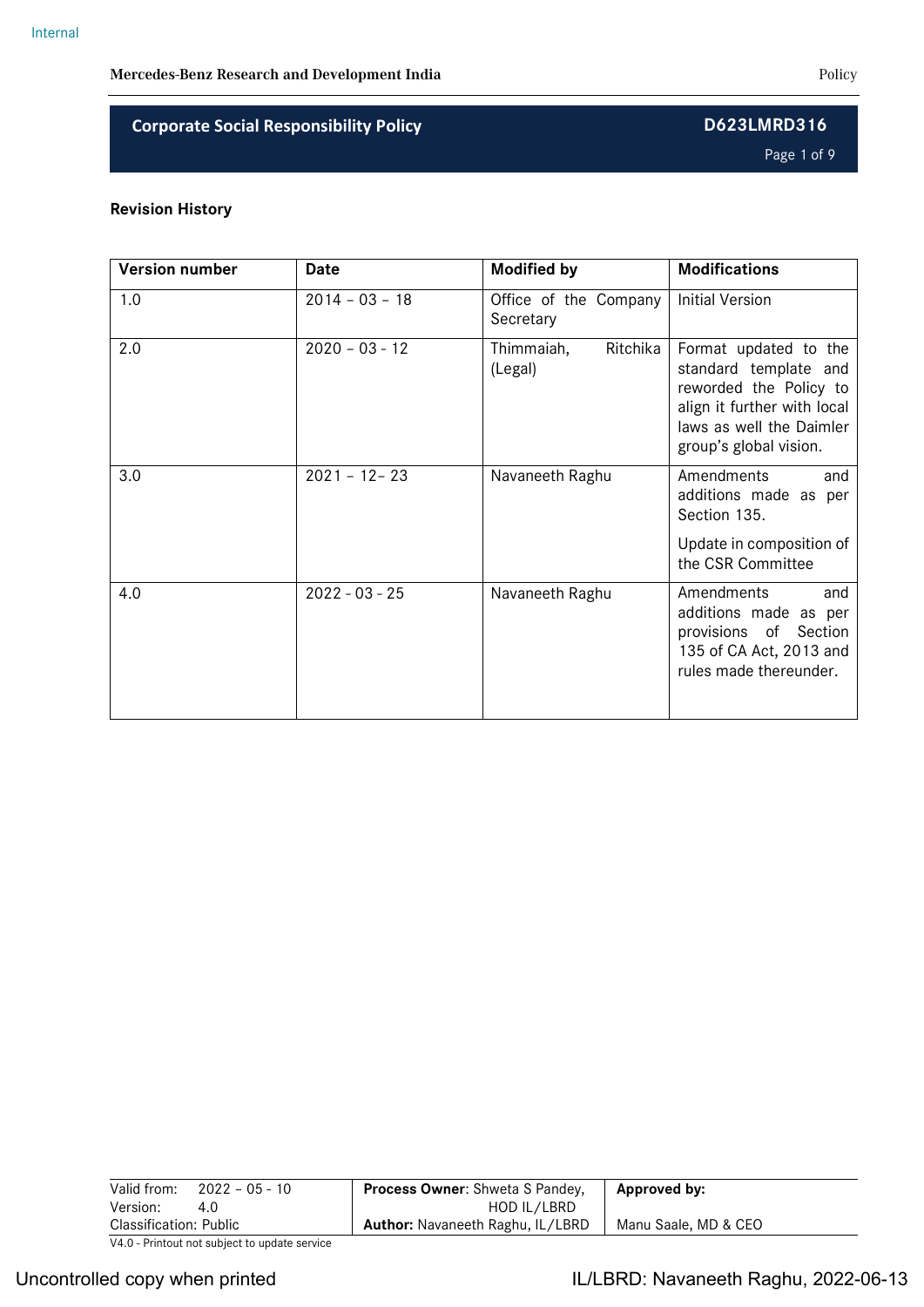## **Corporate Social Responsibility Policy**

### **Structure**

| 1.   |  |
|------|--|
| 2.   |  |
| 3.   |  |
| 4.   |  |
| 5.   |  |
| 5.1. |  |
| 5.2. |  |
| 5.3. |  |
| 5.4. |  |
| 5.5. |  |
| 5.6. |  |
| 5.7. |  |
| 5.8. |  |
| 5.9. |  |

D623LMRD316

Page 2 of 9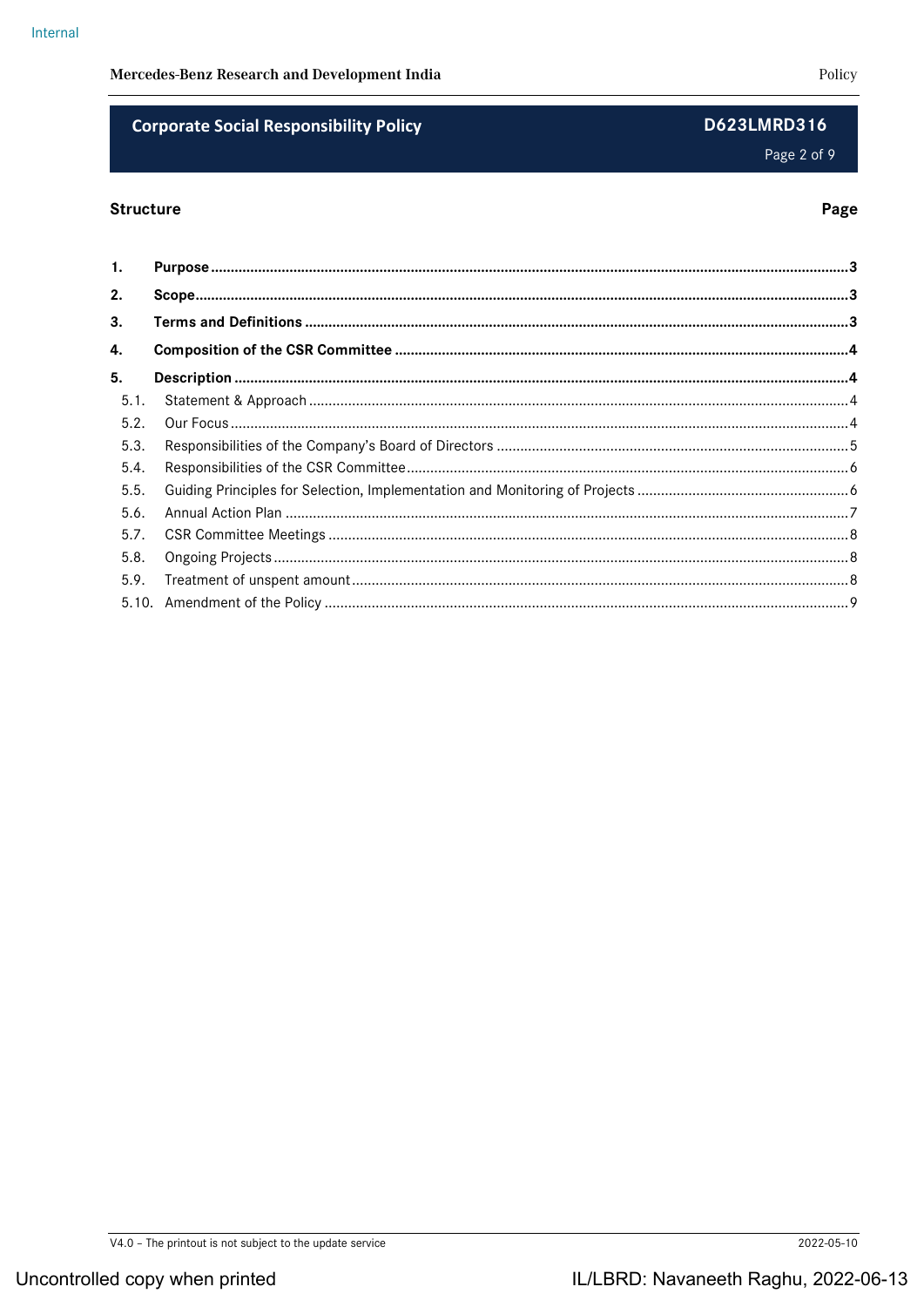Page 3 of 9

### **1. Purpose**

The purpose of this document is to lay down the Corporate Social Responsibility Policy (CSR Policy) of Mercedes-Benz Research and Development India Private Limited (MBRDI/Company).

### **2. Scope**

The CSR Policy of the Company applies to all CSR initiatives and activities implemented at the Company for the benefit of the different segments of the society.

### **3. Terms and Definitions**

The following definitions are for the ease of understanding:

- **"Act"** means the Companies Act, 2013 read with the Companies (Corporate Social Responsibility Policy) Rules, 2014;
- **"Company"** means Mercedes-Benz Research and Development India Private Limited;
- **"Corporate Social Responsibility (CSR)"** means and includes, but is not limited to:
	- Projects or programmes relating to activities specified in Schedule VII to the Act; or
	- Projects or programmes relating to activities undertaken by the Board of Directors of the Company (Board) in pursuance of recommendations of the CSR Committee (as defined hereunder) of the Board as per the CSR Policy of the Company;
- **"CSR Committee"** means the Corporate Social Responsibility Committee of the Board referred to in Section 135 of the Act;
- **"CSR Expenditure**" shall include all expenditure or on projects or programmes relating to CSR activities approved by the Board on the recommendation of the CSR Committee but does not include any expenditure on an item not in conformity or not in line with activities falling within the purview of Schedule VII of the Act;
- **"Administrative Overheads"** Administrative overheads are the expenses incurred by the Company for 'general management and administration' of CSR functions. However, the expenses, which are directly incurred for the designing, implementation, monitoring, and evaluation of a particular CSR project or programme, shall not be included in the Administrative Overheads. Administrative Overheads generally comprise of items such as employee costs, utilities, office supplies, legal expenses, etc. However, expenses which are attributed to the project implementation shall be included in project cost only.
- **"CSR Policy"** means a statement containing the approach and direction given by the Board of a company, taking into account the recommendations of its CSR Committee, and includes guiding principles for selection, implementation and monitoring of activities as well as formulation of the Annual Action Plan.
- **"Net Profit"** means the net profit of the Company as per its financial statement prepared in accordance with the applicable provisions of the Act, but shall not include the following, namely:
	- Any profit arising from any overseas branch or branches of the Company, whether operated as a separate company or otherwise; and

V4.0 – The printout is not subject to the update service 2022-05-10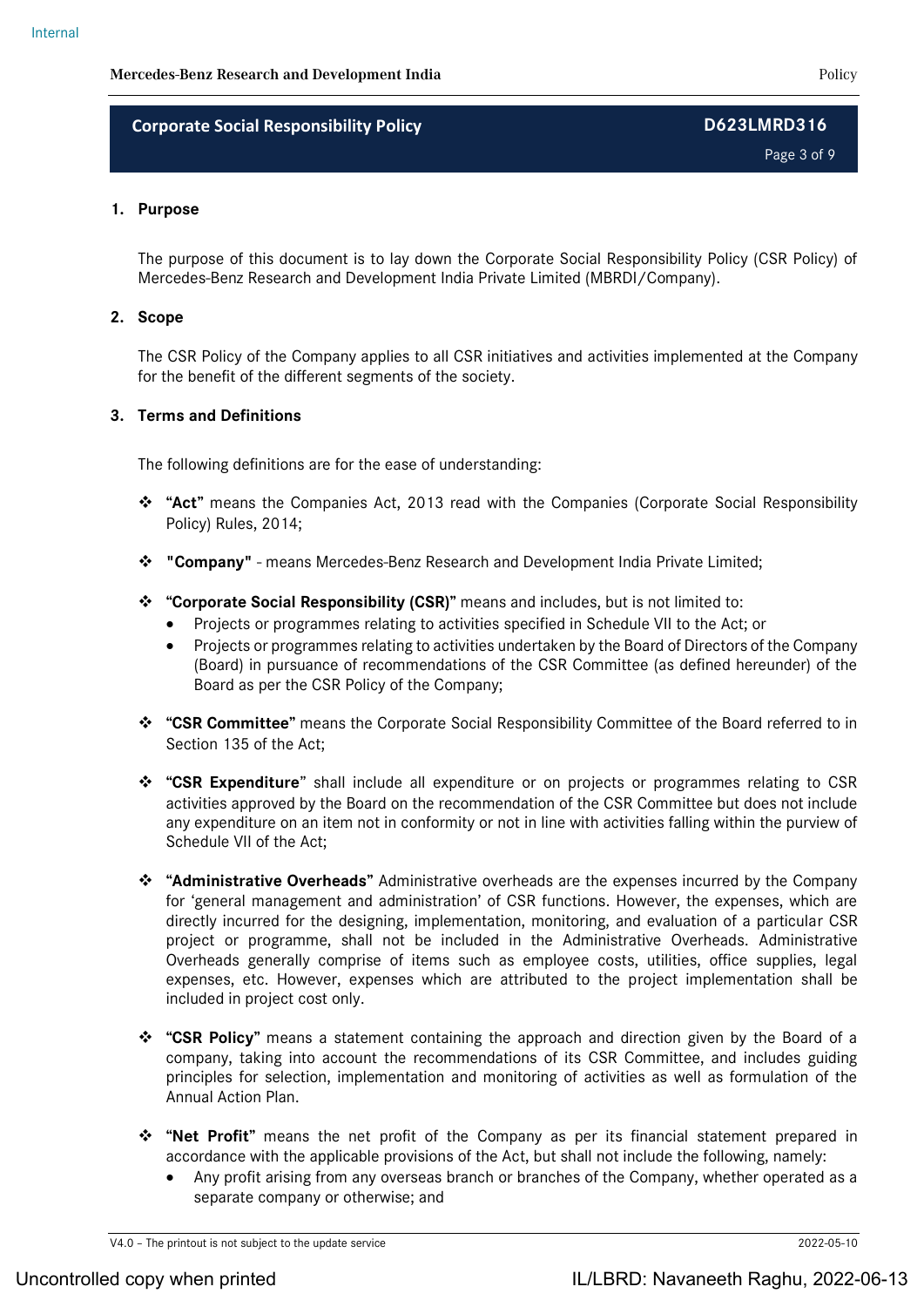Page 4 of 9

 Any dividend received from other companies in India, which are covered under and complying with the provisions of Section 135 of the Act:

*Provided that net profit in respect of a financial year for which the relevant financial statements were prepared in accordance with the provisions of the Companies Act, 1956, (1 of 1956) shall not be required to be re-calculated in accordance with the provisions of the Act:*

*Provided further that in case of a foreign company covered under the rules to the Act, net profit means the net profit of such company as per profit and loss account prepared in terms of clause (a) of sub-section (1) of Section 381 read with Section 198 of the Act.*

### **4. Composition of the CSR Committee**

- 1. Mr. Manu Saale, Chairman of the Committee
- 2. Mr. Mahesh Medhekar, Member of the Committee
- 3. Mr. Christian Klann, Member of the Committee

### **5. Description**

### **5.1. Statement & Approach**

Corporate Social Responsibility and Sustainability are firmly anchored in the business strategy of Mercedes-Benz Group AG *(Parent Company)* that includes Mercedes-Benz Research and Development India Private Limited ("MBRDI" or the "Company") as Mercedes-Benz Group AG's subsidiary.

Following the footprint of our Parent Company, we at MBRDI follow a well-defined path with core themes and fields of action that serve as guidelines for our various CSR initiatives.

MBRDI has aligned its CSR initiatives with its Parent Company's sustainable corporate strategy for the entire group. The strategy encompasses all the group's activities in the area of social responsibility, including donations, sponsorships and employee initiated projects. Following the moto of sustainable corporate strategy, "Think global, Act local" MBRDI implements extensive CSR projects in India.

The group believes that the concept of mobility can be applied outside of its business as well. While the group's business objective is to be the leading vehicle manufacturer in the world, MBRDI's CSR focus is to support social projects aligned with "Sustainable Mobility powered by Engineering". This it intends doing while being conscious of the environment and the world's natural resources.

### **5.2. Our Focus**

The focus of the Company is aligned to the requirements of the Companies Act, 2013. The primary focus areas are:

- **Road Safety** awareness programs and safety related traffic-engineering interventions.
- **Innovation** support to incubators promoting social entrepreneurs.

V4.0 – The printout is not subject to the update service 2022-05-10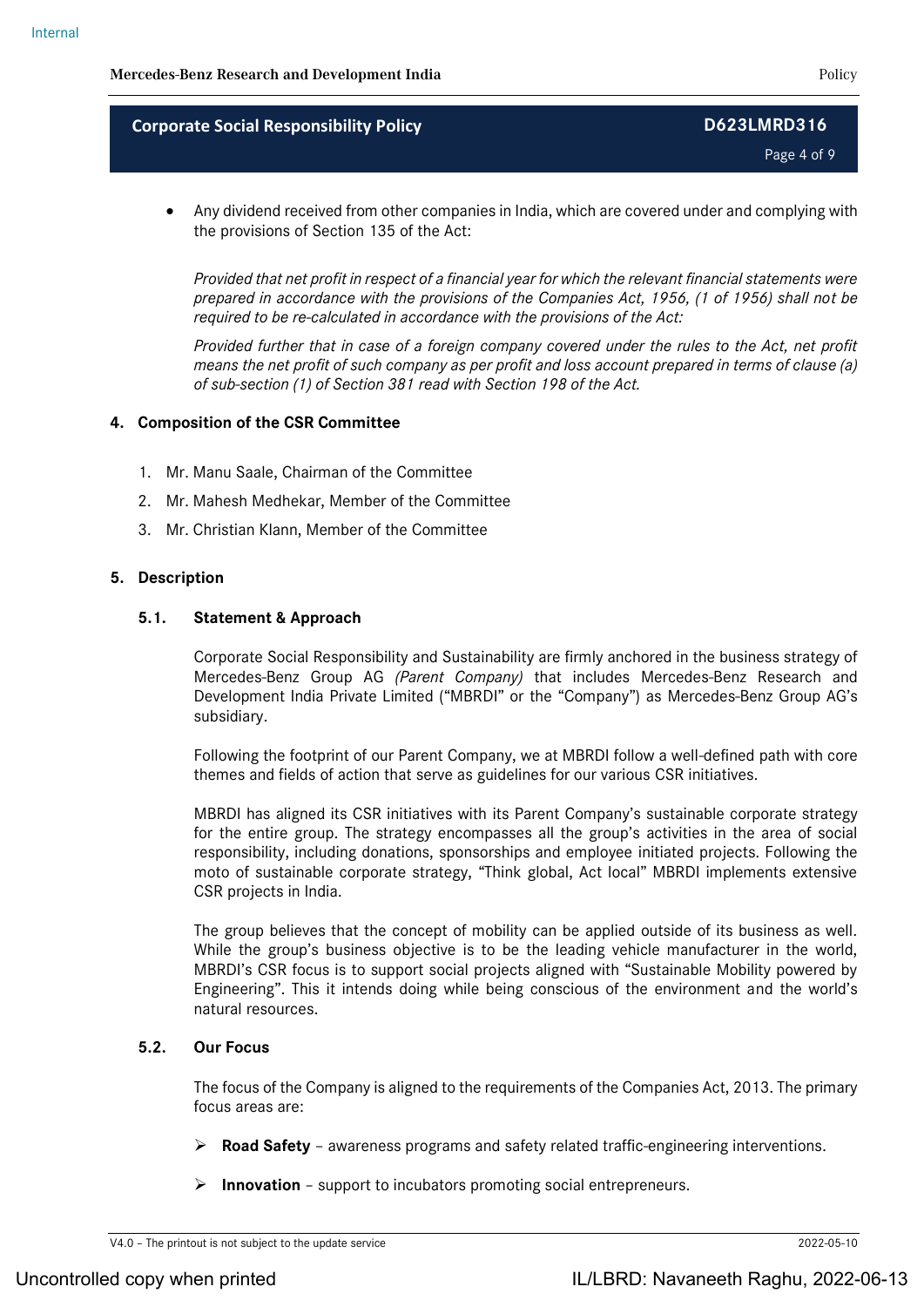Page 5 of 9

- **Diversity & Inclusion** promoting equal rights and opportunities for persons with disabilities.
- **Environment Sustainability** awareness programs and activities for promotion, protection and preservation of the environment to help maintain the ecological balance and to help conserve the world's fast depleting natural resources.
- **Disaster Management**  Support COVID-19 relief efforts across the country. Additionally support for rescue, relief, rehabilitation and reconstruction activities by contribution to Central and State Government funds.
- **Volunteer Driven Projects**  programs specifically focused on engaging employee volunteers at MBRDI.
- **Contributing towards the Prime Minister's National Relief Fund (PMNRF) -** or any other fund set up by the Central Government or the State Governments for socio-economic development.

Further, the Company shall undertake its CSR activities in the areas as identified under Schedule VII of the Companies Act, 2013 (including all such amendments as may be in force from time to time). The Company may undertake its CSR activities, either itself or through any other company or association or registered trust or registered society as prescribed under the provisions of Companies Act, 2013 read with Rules made thereto.

The above-mentioned focus areas and projects are subject to any amendment to the requirements under the Act.

### **5.3. Responsibilities of the Company's Board of Directors**

- a. to constitute the "Corporate Social Responsibility Committee" (the "**CSR Committee**") of the Board as per requirements of the Act;
- b. to consider recommendations made by the CSR Committee;
- c. approve the Annual Action Plan recommended by the CSR Committee and amendment thereto during the financial year, if any, recommended;
- d. to approve the CSR Policy of the Company pursuant to the Act, as amended from time to time and to disclose its contents in the Board's report and to also place it on the Company's website;
- e. to ensure that the various CSR activities undertaken/sought to be undertaken by MBRDI are included in the Policy;
- f. to ensure that the Company spends, in every financial year, at least 2% of the average net profits of the Company made during the 03 immediately preceding financial years in pursuance of its Policy, excluding activities undertaken in pursuance of the Company's normal course of business;
- g. to give preference to the local area and areas around it where the Company operates, for spending the amount earmarked for the CSR activities;
- h. to ensure that no contribution of any amount directly or indirectly to any political party under Section 182 of the Act, is made or considered as the CSR activity of the Company;

V4.0 – The printout is not subject to the update service 2022-05-10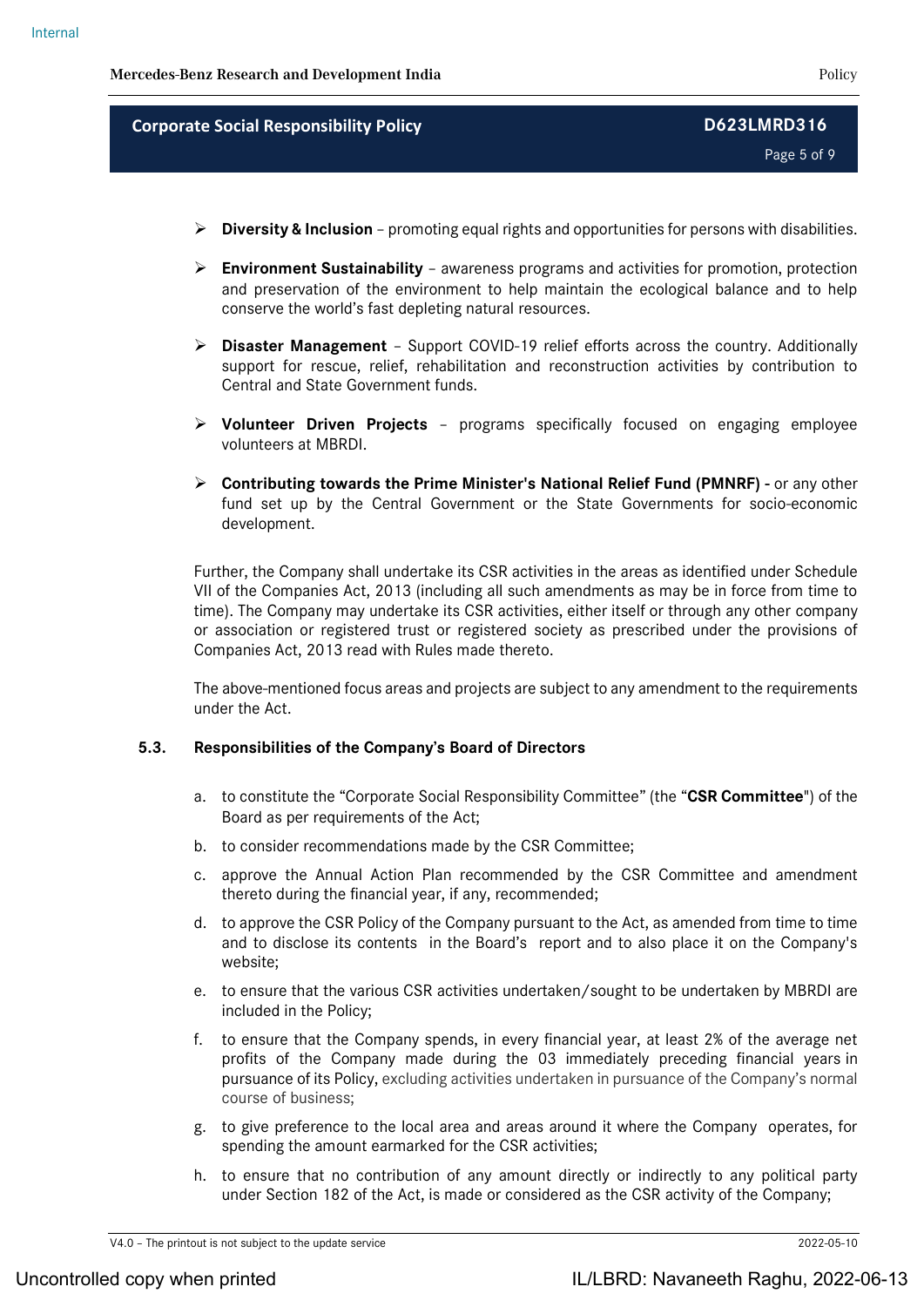Page 6 of 9

- i. to ensure that only CSR projects or programs or activities undertaken in India amount towards the CSR spend of the Company;
- j. to ensure that the CSR projects or programs or activities that benefit only the employees of the Company and/or their families are not considered as CSR activities under the Policy;
- k. in case, the Company fails to spend earmarked amount, the Board shall, in its report specify the reasons for not spending the amount;
- l. to include an annual report on CSR containing particulars as specified under the Act.

### **5.4. Responsibilities of the CSR Committee**

- a. to formulate and recommend to the Board, the Policy and any amendments thereto, which shall indicate the activities to be undertaken by MBRDI through the course of each financial year;
- b. Formulate and recommend to the Board, an Annual Action Plan in pursuance of its CSR policy, which shall include the items as mentioned in rule 5(2) of the Companies (CSR Policy) Rules, 2014;
- c. to recommend the amount of expenditure to be incurred on the various CSR activities annually;
- d. to monitor compliance with the Policy of the Company from time to time;
- e. to identify, select, plan, approve, execute, supervise, co-ordinate and monitor the various CSR activities undertaken during the course of each financial year;
- f. to institute a transparent monitoring mechanism for implementation of the various CSR projects/ programs/ activities undertaken or proposed to be undertaken by the Company;
- g. to provide "Responsibility Statement" in the Annual Report of the Board of Directors of the Company, stating that the implementation and monitoring of the Policy is in compliance with the Company's CSR objectives and the Policy of the Company;
- h. to review the performance of the Company towards its CSR commitments and decide the priority of the activities to be undertaken;
- to ensure that the conduct of the Policy is in line with the overall "Sustainability Objective" of the Mercedes-Benz Group AG group.

### **5.5. Guiding Principles for Selection, Implementation and Monitoring of Projects**

MBRDI follows an unbiased and transparent process in selection of projects aligning with the CSR Focus areas

- a. The Board of Directors of the Company may decide to undertake its CSR activities, through:
	- I. a self-implementation project or program, or
	- II. a company established under Section 8 of the Act or through a registered trust or a registered society, established by MBRDI, either singly or along with any other company, or
	- III. a company established under Section 8 of the Act or through a registered trust or a registered society, established by the Central Government or State Government or any entity established under an act of Parliament or a State legislature,

V4.0 – The printout is not subject to the update service 2022-05-10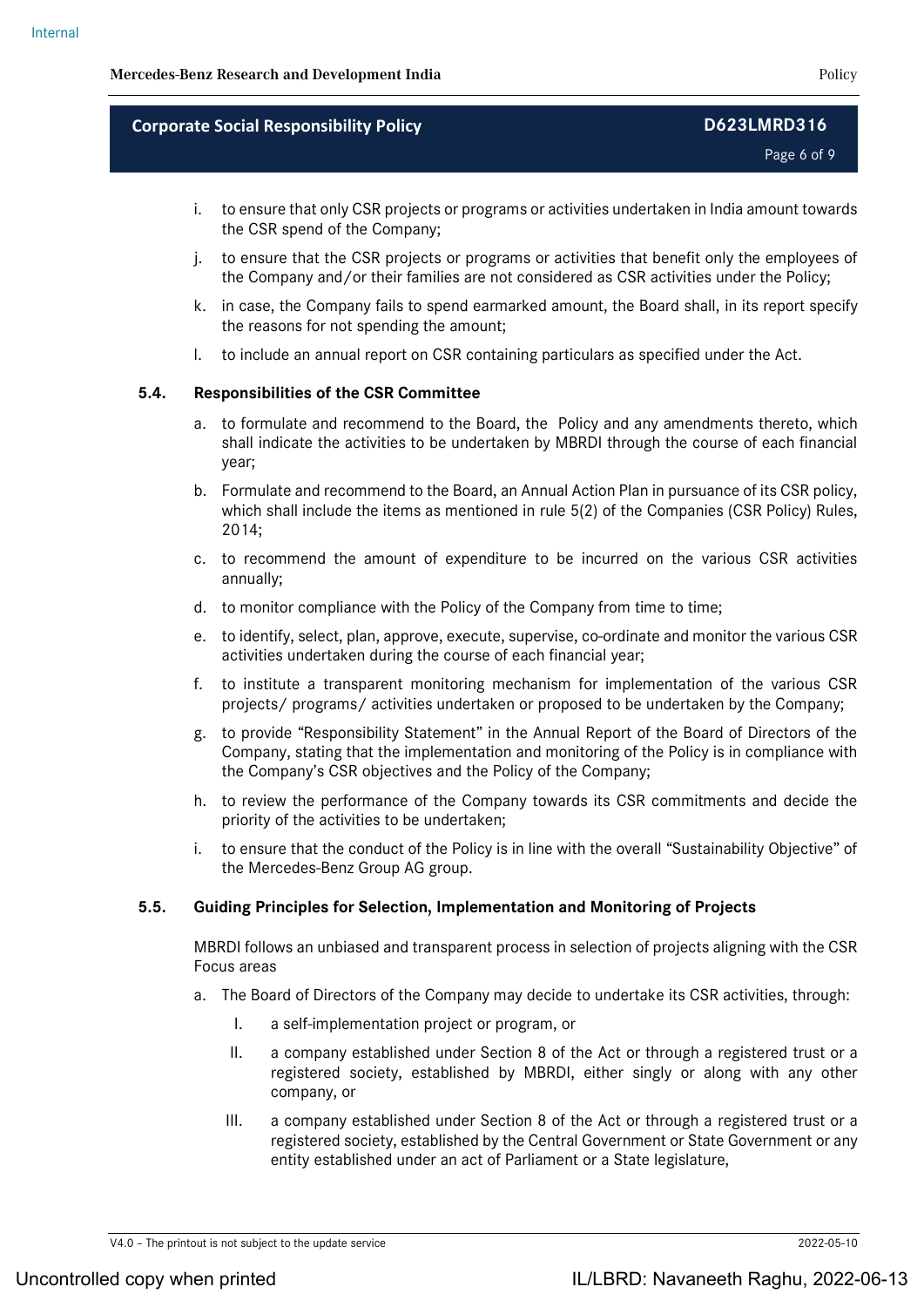Page 7 of 9

If the Board decides to undertake CSR activities through a company established under Section 8 of the Act or through a registered trust or a registered society, then such company or trust or society shall have an established track record of 03 years in undertaking similar programs or projects; and MBRDI has specified the projects or programs to be undertaken, the modalities of utilization of funds of such projects and programs and their monitoring and reporting mechanism.

- b. The Company before considering any third party for the implementation of any of its projects, shall conduct a comprehensive due diligence of such an organization to ensure its expertise or record of accomplishment in social projects and to ensure its political neutrality. The Company may also engage an agency to undertake the due diligence of the proposed implementing partner.
- c. MBRDI may also collaborate with other companies for undertaking projects or programs or CSR activities in such a manner that the CSR Committee of such respective companies are in a position to report separately on such projects or programs.
- d. For undertaking CSR activities, MBRDI may build CSR capacities of its own personnel through external agencies but such expenditure including expenditure on administrative overheads shall not exceed 5% of the total CSR expenditure of the Company in any one financial year.
- e. The CSR Team monitors all projects and reports to the CSR Committee on a quarterly basis. The CSR Team suggests course correction wherever needed during this time.
- f. MBRDI may engage with a third party for conducting need assessment, impact assessments and social audits on projects
- g. Tax treatment of the CSR spend of the Company during every financial year, shall be in accordance with the provisions of the Income Tax Act, 1961 and rules framed thereunder, as notified by the Tax authorities.
- h. All expenditure towards the CSR projects/ programs must be documented for audit purposes and for future reference.
- i. In case at least 2% of the average net profit of the last 03 financial years is not spent in a given financial year, the unspent amount shall be treated as per the requirement of the Act.
- j. Any surplus generated out of the CSR projects/ programs shall not be added to the normal business profits of the Company and shall be redeployed for CSR activities.

CSR expenditure shall include all expenditure including on projects or programs relating to CSR activities approved by the Board on the recommendation of the CSR Committee, but does not include any expenditure on an item not in conformity with the activities, which fall within the areas or subjects, specified in [Schedule VII](http://ebook.mca.gov.in/Actpagedisplay.aspx?PAGENAME=17923) of the Act.

### **5.6. Annual Action Plan**

| s<br>No. | Approved<br><b>Projects</b>                  | <b>Schedule VII</b><br>Area   | <b>Manner</b> of<br>Implementation | <b>Modalities</b><br>of Funding | Implementation<br><b>Schedule</b>                          | <b>Monitoring</b><br>Mechanism |
|----------|----------------------------------------------|-------------------------------|------------------------------------|---------------------------------|------------------------------------------------------------|--------------------------------|
| 1.       | Oxygen<br>Concentrators -<br>COVID 19 Relief | <b>Disaster</b><br>Management | Implementing<br>Partners           | Monetary                        | Project Start - May<br>2021<br>Project End -<br>March 2022 | Internal - Half<br>Yearly      |
| 2.       | Vaccination<br><b>Drives</b>                 | Disaster<br>Management        | Implementing<br>Partners           | Monetary                        | Project Start - July<br>2021                               | Internal - Half<br>Yearly      |

V4.0 – The printout is not subject to the update service 2022-05-10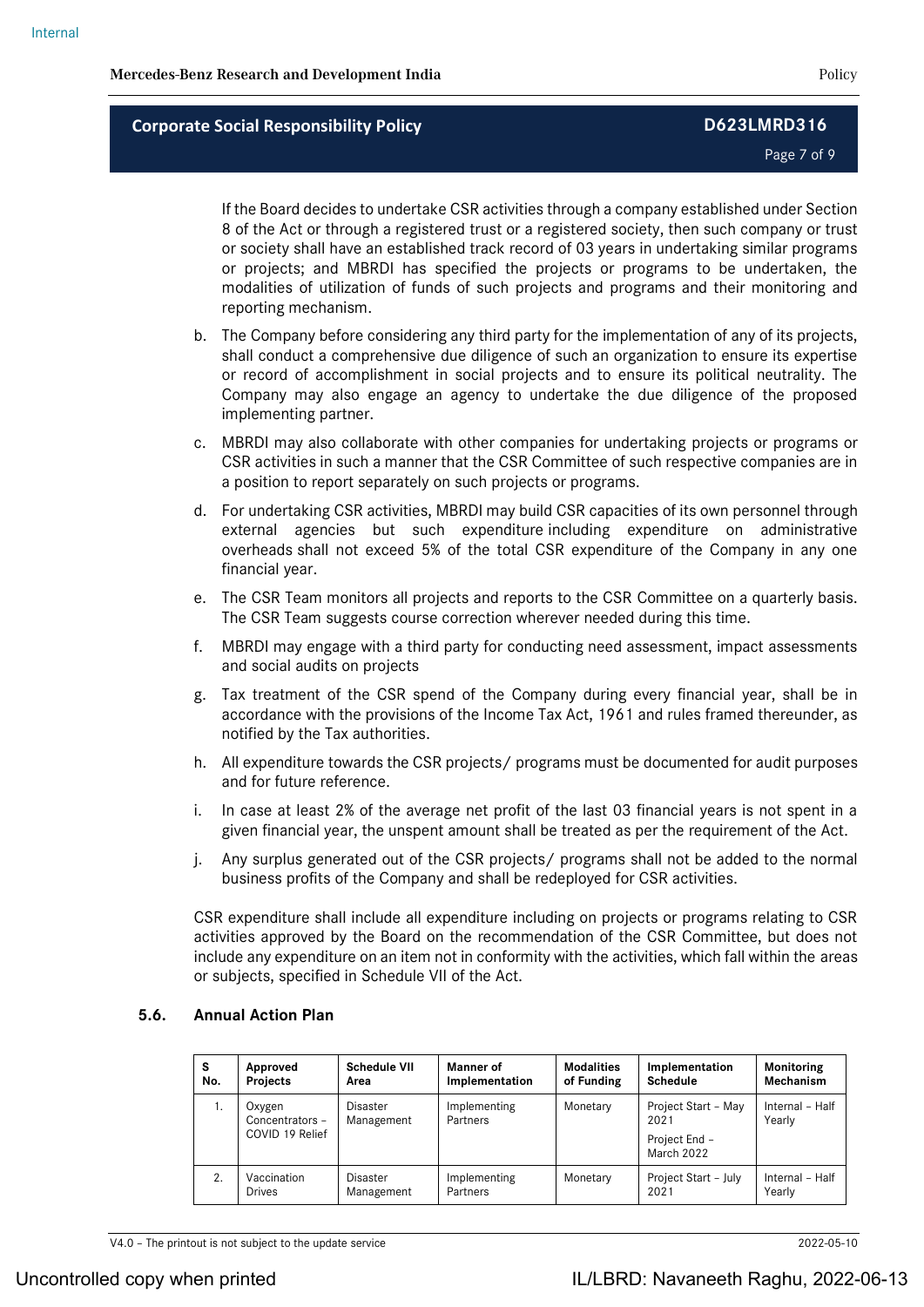Page 8 of 9

| S<br>No. | Approved<br><b>Projects</b>                       | <b>Schedule VII</b><br>Area | Manner of<br>Implementation | <b>Modalities</b><br>of Funding | Implementation<br><b>Schedule</b>                                  | <b>Monitoring</b><br>Mechanism |
|----------|---------------------------------------------------|-----------------------------|-----------------------------|---------------------------------|--------------------------------------------------------------------|--------------------------------|
|          |                                                   |                             |                             |                                 | Project End -<br><b>March 2022</b>                                 |                                |
| 3.       | Education<br>Support                              | Education                   | Implementing<br>Partners    | Monetary                        | Project Start - July<br>2021<br>Project End -<br><b>March 2022</b> | Internal - Half<br>Yearly      |
| 4.       | Skilling of<br>People with<br><b>Disabilities</b> | Education                   | Implementing<br>Partners    | Monetary                        | Project Start - July<br>2021<br>Project End -<br><b>March 2022</b> | Internal - Half<br>Yearly      |
| 5.       | Hospital ICU<br>Enhancement                       | Disaster<br>Management      | Implementing<br>Partners    | Monetary                        | Project Start - July<br>2021<br>Project End -<br>March 2022        | Internal - Half<br>Yearly      |
| 6.       | Step Down ICU<br><b>Beds</b>                      | Disaster<br>Management      | Implementing<br>Partners    | Monetary                        | Project Start - July<br>2021<br>Project End -<br>March 2022        | Internal - Half<br>Yearly      |

The Board may alter Annual Action plan at any time during the financial year, as per the recommendation of CSR Committee, based on the reasonable justification to that effect. The surplus arising out of the CSR activities, projects or programs shall not form part of the business profit of the Company. The Company shall continue to focus on group projects, new & ongoing projects and give preference to the local area and areas around it where it operates, for spending the amount earmarked for CSR activities.

## **5.7. CSR Committee Meetings**

During each financial year, the CSR Committee will meet at least TWO times for reviewing the various CSR activities and Minutes of all such Meetings shall be maintained per the requirement of the Act.

## **5.8. Ongoing Projects**

"Ongoing Project" means a multi-year project undertaken by a Company in fulfilment of its CSR obligation having timelines not exceeding three years excluding the financial year in which it was commenced, and shall include such project that was initially not approved as a multi-year project but whose duration has been extended beyond one year by the board based on reasonable justification. The CSR Committee may identify and recommend to the Board "Ongoing Project(s)" and may designate some of the existing CSR projects as an Ongoing Project and such Ongoing Projects shall be selected, implemented, monitored and reported in accordance with the applicable CSR Provisions.

## **5.9. Treatment of unspent amount**

If the Company fails to spend the required amount in a particular financial year, the treatment of unspent CSR amount shall be as under:

**a.** In case unspent amount not relating to ongoing Project:

V4.0 – The printout is not subject to the update service 2022-05-10